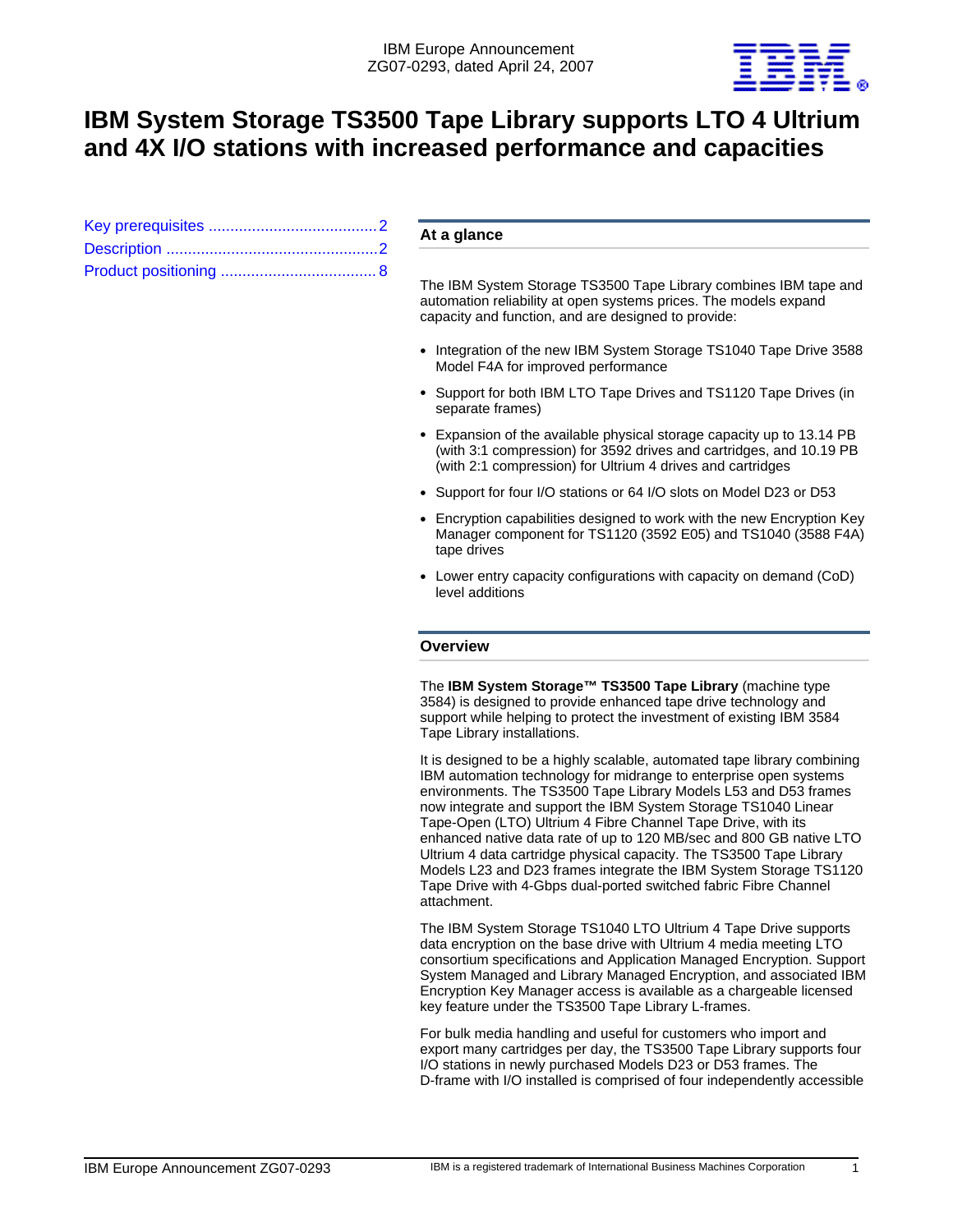I/O station doors that have a total of 64 slots (16 in each I/O station door). Additionally, two LED indicators are provided for each I/O station in a D-frame in order to indicate if the I/O station is empty or full and if the I/O station door is locked or unlocked. This plant feature reduces the frame storage slot capacity by 160 for a Model D23 and by 176 for a Model D53. The I/O stations increase the maximum library I/O slot capacity from 32 to 224 due to a maximum of three D23 or D53 I/O frames in a 16-frame library. The multiple I/O stations double the maximum insert/eject throughput compared to L-frames only I/O stations. The D23 and D53 Models are compatible with existing Models L22, L32, L52, D22, D32, and D52.

Additional functions and features for the TS3500 Tape Library include a single feed bifurcated AC line cord, rack mountable TS3000 Service Console, and custom control of Web user interface access.

You can tailor the library to match your system capacity, performance, and application requirements by using up to 192 drives in up to 16 TS3500 Tape Library frames. The TS3500 Tape Library has an available physical storage capacity of up to 13,146 TB (with 3:1 compression) using TS1120 Tape Drives and 3592 Tape Cartridges Extended, or up to 11,020 TB (with 2:1 compression) using TS1040 Tape Drives and LTO Ultrium 4 800 GB tape cartridges.

These advancements in performance, reliability, and function help enhance library management, provide flexibility, and a foundation for automation across an enterprise or business installation.

# <span id="page-1-0"></span>**Key prerequisites**

Appropriate levels of host software are required to attach the TS3500 Tape Library with the TS1040 or TS1120 Tape Drives to selected IBM System i™, IBM System p™, IBM System x™, IBM System z™ products, and Hewlett Packard, Sun, UNIX®, Linux™, and Windows™ servers. Refer to the Technical information section for details.

## **Planned availability dates**

- April 27, 2007: Features 1663, 1678, and 9682
- May 4, 2007: All features except features 1604, 1655, 1656, 1663, 1678, and 9682
- June 8, 2007: Features 1604, 1655, and 1656
- July 6, 2007: Encryption Key Manager for LTO Ultrium 4 on HP, Sun Solaris, and Microsoft™ **Windows**

## <span id="page-1-1"></span>**Description**

The TS3500 Tape Library is part of the family of tape library storage solutions designed for the large, unattended storage requirements in today's midrange to high-end systems. Each aspect of the subsystem is designed to optimize access to data and reliability. The TS3500 Tape Library includes an enhanced power architecture and frame control assembly, an optimized dual-gripper cartridge accessor, portable drive canister packaging, and 16-slot Input/Output (I/O) stations. The enhanced frame control assembly has fewer parts than the previous generation of power architecture and is designed with hot-swappable redundant parts to help improve reliability. The enhanced frame control assembly is standard on Models L23 and L53 and can be ordered as an optional feature on Models D23 and D53.

The TS3500 Tape Library supports the IBM System Storage TS1040 LTO Ultrium 4 and TS1030 LTO Ultrium 3 Tape Drive and the IBM System Storage TS1120 Tape Drive. IBM LTO Ultrium tape drives are compact storage devices that are designed to support the highly intensive read and write operations required by today's open system servers. The IBM LTO Ultrium 4 Tape Drive is the fourth generation of LTO Ultrium tape drives in the IBM LTO Ultrium family of products. The TS1120 Tape Drives are designed to provide high levels of performance, functionality, and cartridge capacity supporting the 3592 tape format, including Write Once Read Many (WORM) media support.

The TS3500 or 3584 Tape Library Models D32, D52, D53, L32, L52, and L53 can be equipped with IBM TS1040, TS1030, or LTO Ultrium Tape Drives, and Models D22, D23, L22, and L23 with the TS1120 or 3592 Tape Drives. The TS3500 Tape Library Models D22, D23, D52, D53, L22, L23, L52, and L53 have a smaller footprint than Model D32 or L32, so they take up less floor space. The Ultrium 4 Tape Drives and data cartridges can be resident in the same TS3500 Tape Library frame with Ultrium 3 or 2 Tape Drives and data cartridges, and adjacent frames can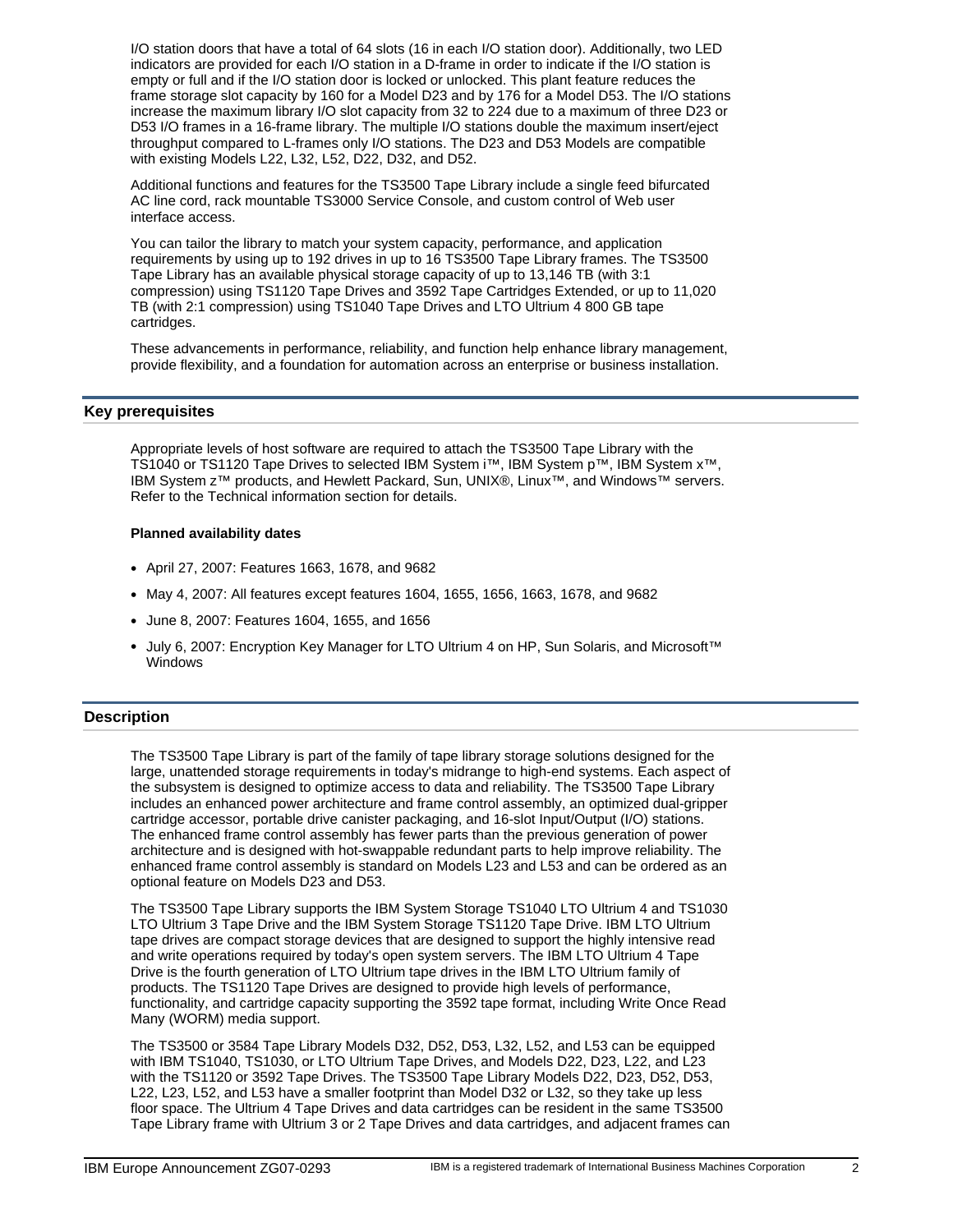have TS1120 or 3592 Tape Drives and data cartridges. The TS3500 Tape Library supports mixed media in the same library by supporting the intermix of Models D22, D23, D32, D52, and D53 within a TS3500 Tape Library. I/O stations are located on Models L22, L23, L32, L52, or L53 and selected D23 and D53 models to facilitate tape loading and unloading.

Additional functions and features associated with the TS3500 Tape Library include dual Ethernet ports and library firmware upgrades, IBM System Storage TS3000 System Console designed to provide remote reliability support, Web user interface selections to enable operator panel security, and enhanced data gathering and reporting for library, drive, and media usage or performance via the Ethernet ports and call home.

Previously announced features and capabilities such as Multi-Path Architecture, which is designed to partition the library into up to 192 logical libraries, ALMS which is designed to provide enhanced automation functionality, and capacity on demand (CoD) level additions, can also be implemented through license key upgrades.

The TS3500 Tape Library is designed to provide an excellent network data backup/archive solution. With the granularity and scalability to follow your requirements from a few servers to hundreds of clients, from gigabytes to terabytes, this powerful pairing can grow with you, helping to protect your investment.

# **TS3500 Tape Library means high performance**

The IBM TS1040 LTO Ultrium Tape Drives and TS1120 Tape Drives are designed for high performance in a streaming mode of operation. Automatic data caching, using an expanded cache memory and read/write buffering, help enhance performance even further. The TS3500 Tape Library is designed for high data transfer performance.

# **TS3500 Tape Library defines high reliability**

Leading-edge technology positions the TS1120 Tape Drives and TS1040 LTO Ultrium Tape Drives as among the industry leaders. Highly accurate recording is supported by an exclusive thin-film write module, designed by IBM, with read-after-write data verification. Data read is managed by IBM Magneto Resistive (MR) heads, designed for accuracy, high reliability, and durability. The TS3500 drives and library robotics are TapeAlert-compatible, and are designed to provide tape drive and library error and diagnostic reporting. Drive cleaning is an automatic function that can be performed by the library when required by the drive, without requiring operator intervention.

# **High granularity in library configurations**

Features and capacities are designed to address a wide variety of customer requirements. You can attach up to 15 Model D22, D23, D32, D52, or D53 expansion frames to a Model L22, L23, L32, L52, or L53 base frame to tailor the library to match your system capacity and performance needs. This provides a physical capacity with 800 GB Ultrium 4 data cartridges of up to 5,551 TB of physical capacity (102 TB to 11,020 TB with 2:1 compression), or with 3592 data cartridges of up to 4,382 TB of physical capacity (123 TB to 13,146 TB with 3:1 compression). Or, you can intermix cartridges and drive types in different frames and have up to 192 tape drives in up to a total of 16 TS3500 library frames.

## **Model L23 (base frame)**

The TS3500 Tape Library Model L23 is a base frame designed for TS1120 or 3592 Tape Drives and 3592 data cartridges. The Model L23 base frame has 58 to 260 cartridge slots and supports up to 12 tape drives with an incremental reduction of storage slots for more than four drives or with the additional I/O station installed. This model has a smaller footprint than the Model L32. The TS3500 Tape Library Model L23 is designed with an optimized gripper for use with LTO or 3592 tape cartridges. Up to 12 logical libraries (one per tape drive) can be configured for each frame.

Each Model L23 library has a standard 16-slot cartridge I/O station for importing or exporting 3592 tape cartridges from the library without requiring another inventory. An additional 16-slot cartridge I/O is optionally available for either LTO or 3592 data cartridges. Libraries containing a mixture of LTO and 3592 drive technologies must have one LTO I/O station and one 3592 I/O station. For bulk loading of tape cartridges, the library door can be opened or D23 frames with an optional I/O can also be used. Each time the library door is closed, a bar code reader mounted on the autochanger is designed to scan the cartridge labels enabling a re-inventory of the cartridges in the library frame in as little as 60 seconds. A door lock is included to help restrict physical access to cartridges in the library.

## **Model L53 (base frame)**

The TS3500 Tape Library Model L53 is a base frame designed for IBM TS1040 or other LTO Ultrium Fibre Channel Tape Drives and LTO data cartridges. The Model L53 base frame has 64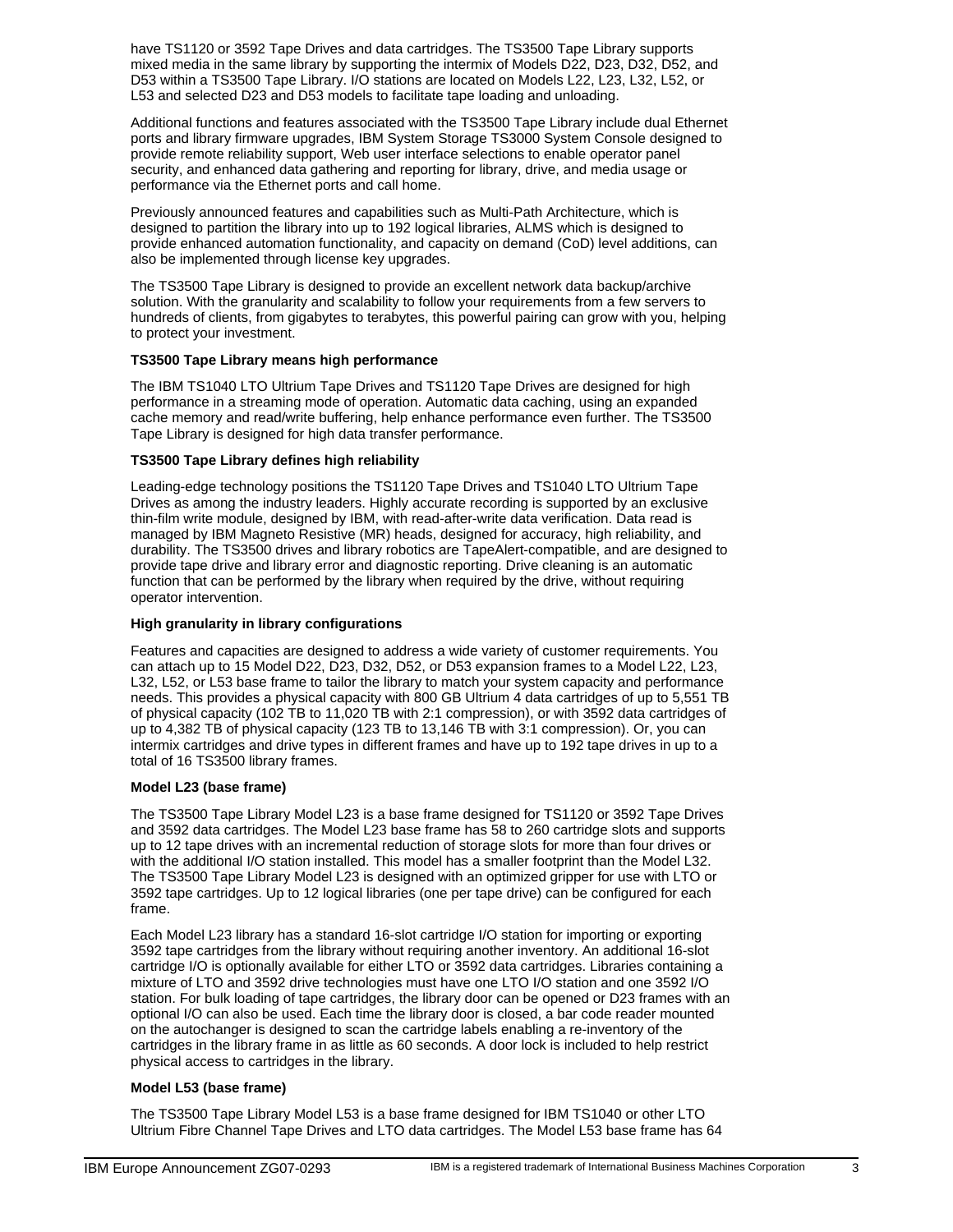to 287 cartridge slots and support for up to 12 tape drives with an incremental reduction of storage slots for more than four drives or with the additional I/O station installed. This model has a smaller footprint than the Model L32. The TS3500 Tape Library Model L53 is designed with an optimized gripper for use with LTO or 3592 tape cartridges. Data capacity for the Model L53 depends on the types of LTO Ultrium cartridges, up to 460 TB of physical capacity (at 2:1 compression) using LTO data compression (LTO-DC) with Ultrium 4 data cartridges. Up to 12 logical libraries (one per tape drive) can be configured for each frame.

Each Model L53 library has a standard 16-slot cartridge I/O station for importing or exporting LTO tape cartridges from the library without requiring another inventory. An additional 16-slot cartridge I/O is optionally available for either LTO or 3592 data cartridges. Libraries containing a mixture of LTO and 3592 drive technologies must have one LTO I/O station and one 3592 I/O station. For bulk loading of tape cartridges, the library door can be opened or D53 frames with an optional I/O can also be used. Each time the library door is closed, a bar code reader mounted on the autochanger is designed to scan the cartridge labels enabling another inventory of the cartridges in the library frame in as little as 60 seconds. A door lock is included to help restrict physical access to cartridges in the library.

## **Model D23 (expansion frame)**

The TS3500 Tape Library Model D23 expansion frame is designed for TS1120 or 3592 Tape Drives and 3592 data cartridges. Up to 15 Model D23 expansion frames may be added to the TS3500 Model L22, L23, L32, L52, or L53 base frame to increase 3592 cartridge storage or drive capacity. Each Model D23 supports up to 400 3592 cartridge slots and up to 12 3592 Tape Drives, with an incremental reduction of storage slots for each set of four tape drives installed. Each frame can have up to 12 logical libraries or 12 control paths (one per tape drive).

A Model D23 can be ordered from the plant with feature number 1656, which provides I/O stations installed comprised of four independently accessible I/O station doors with a total of 64 slots (16 in each I/O station door). A maximum of three D23 I/O frames are allowed in any TS3500 library string. This will increase the maximum I/O slot capacity from 32 to 224. There will be a loss of storage capacity of 160 cartridge for each Model D23 with an optional I/O capability.

## **Model D53 (expansion frame)**

The TS3500 Tape Library Model D53 expansion frame is designed for IBM TS1040 LTO Ultrium Fibre Channel Tape Drives and LTO data cartridges. Up to 15 Model D53 expansion frames may be added to the TS3500 Tape Library Model L22, L23, L32, L52, or L53 base frame to increase LTO cartridge storage or drive capacity. Each Model D53 supports up to 440 LTO cartridge slots and up to 12 IBM LTO Ultrium 4 Tape Drives, with an incremental reduction of storage slots for each set of four tape drives installed. Each frame can have up to 12 logical libraries or 12 control paths (one per tape drive).

A Model D53 can be ordered from the plant with feature number 1655, which provides I/O stations installed comprised of four independently accessible I/O station doors with a total of 64 slots (16 in each I/O station door). A maximum of three D53 I/O frames are allowed in any TS3500 library string. This will increase the maximum I/O slot capacity from 32 to 224. There will be a loss of storage capacity of 176 cartridges for each D53 with optional I/O capability.

## **Designed for availability**

If you are looking to maximize availability and minimize downtime for service-related activities, you will appreciate that the library is designed to preserve tape drive configuration settings, such as Fibre Channel World Wide Node Names (WWNN), when a tape drive is replaced. This helps ensure that the replacement drive has the same WWNN as the original drive and may help avoid the need to re-IPL or reconfigure host systems. Fibre Channel drives require only a quiesce of the individual drive. Redundant hot-swap library and drive power supplies are designed to allow for replacement while avoiding impact to host systems.

The Advanced Library Management System (ALMS) is an optional feature that is designed to avoid outages when adding CoD storage, adding or removing logical libraries, or when changing logical library storage allocation. The use of ALMS may also help reduce outages when adding expansion frames, adding or removing tape drives, or changing logical drive allocation.

The TS3500 Tape Library includes an enhanced power architecture and frame control assembly. This enhanced power architecture has fewer parts than the previous generation power architecture and is designed with hot-swappable 2N power supplies and line cords. The enhanced frame control assembly includes features that were previously ordered separately from the 3584 frame control assembly including dual ac power, a Fibre Channel patch panel, additional redundant power supplies, and additional 10/100 Ethernet support.

## **Multi-Path support**

The Multi-Path Architecture of the TS3500 Tape Library is designed to provide the capability for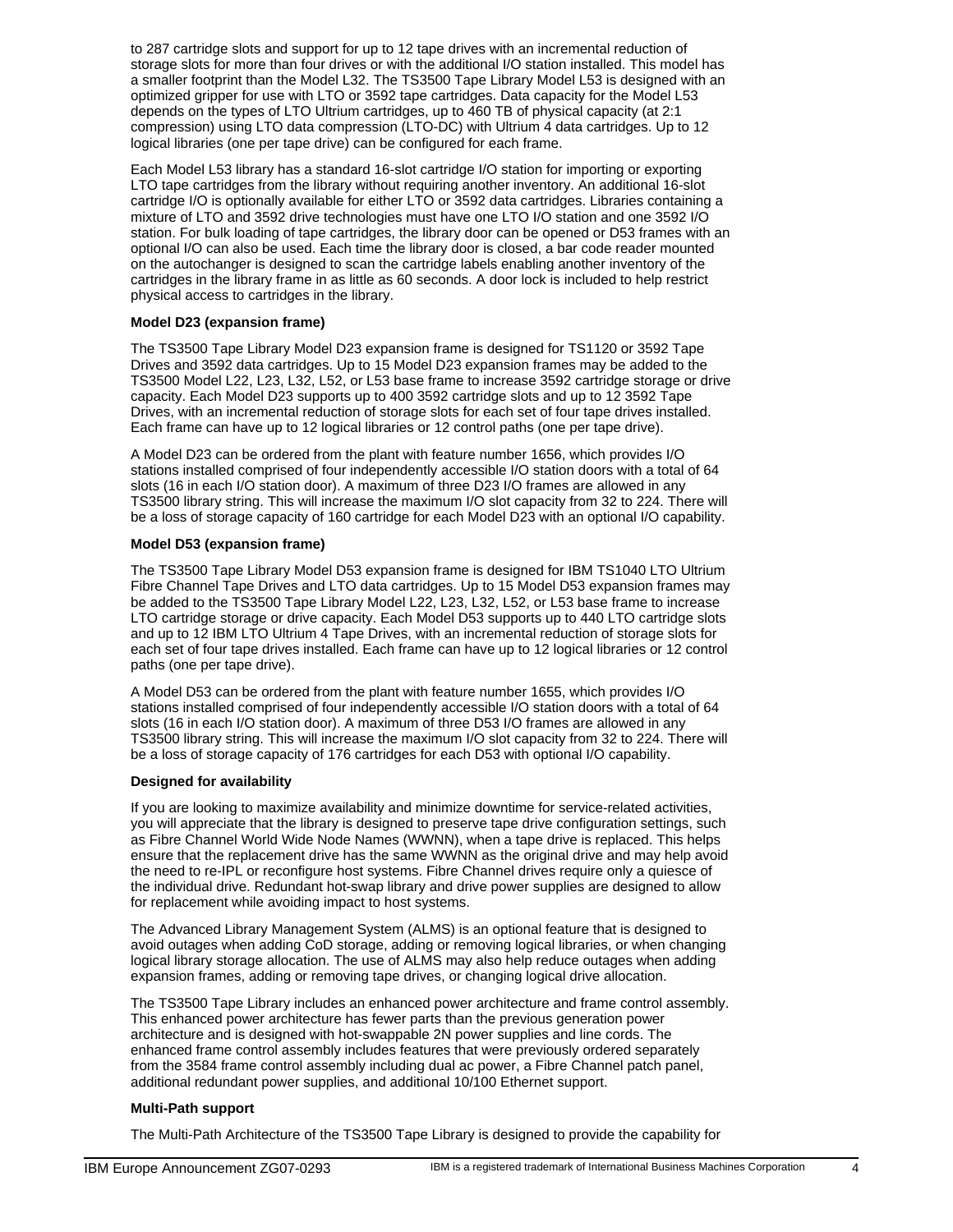sharing of the library robotics. This is accomplished by partitioning the library into up to 192 multiple logical libraries (up to the number of drives installed), and providing each logical library its own separate and distinct drives, storage slots, and control paths. I/O slots are shared on a first-come-first-served basis. This type of partitioning is designed to allow heterogeneous applications to share the library robotics independent of each other. Cartridges under library control are not shared between logical libraries, nor allowed to be moved between logical libraries. An example of heterogeneous sharing is a Microsoft Windows application using the drive and storage slots of one logical library, while a UNIX application uses the drive and slots of another logical library.

Logical libraries can also be used for separating Ultrium 2 or 3 Tape Drives and cartridges from Ultrium 4 Tape Drives and cartridges, or TS1120 or 3592 Tape Drives and cartridges, for applications which do not support mixing the drives in the same logical library.

## **ALMS**

ALMS is the next generation of the IBM Multi-Path Architecture. ALMS provides a license key to enable dynamic management of cartridges, cartridge storage slots, tape drives, and logical libraries. Tape drives can be assigned to any logical library using a Web user interface. It is designed to allow logical libraries to be added, deleted, or easily changed without disruption, and storage capacity to be changed while avoiding impact to host applications in many instances. ALMS is required in high availability and dual accessor environments and recommended where logical libraries and partitioning are being used.

#### **Path failover**

You may use path failover to help enhance availability. This optional feature is designed to provide automatic control path failover to a preconfigured redundant control path in the event of a loss of a host adapter or control path drive, without aborting the current job in progress. Support is provided under various operating systems such as AIX®, Linux, Solaris, HP-UX, and Windows for Fibre Channel attachments when the IBM device driver is used.

Data path failover and load balancing support native Fibre Channel Ultrium Tape Drives and TS1120 or 3592 Tape Drives in the TS3500 Tape Library using the IBM device driver for AIX, Linux, Windows, and Sun Solaris. Data path failover is designed to provide a failover mechanism in the IBM device driver, to enable configuration of multiple redundant paths in a SAN environment. In the event of a path or component failure, the failover mechanism is designed to automatically provide error recovery to retry the current operation using an alternate, preconfigured path without aborting the current job in progress. This allows you flexibility in SAN configuration, availability, and management.

When accessing a tape drive device that has been configured with alternate pathing across multiple host ports, the IBM device driver is designed to automatically select a path through the host bus adapter (HBA) that has the fewest open tape devices and assign that path to the application. This autonomic self-optimizing capability is called load balancing. The dynamic load balancing support is designed to optimize resources for devices, that have physical connections, to multiple HBAs in the same machine. The device driver is designed to dynamically track the usage on each HBA as applications open and close devices, and balance the number of applications using each HBA in the machine. This may help optimize HBA resources and improve overall performance. Further, data path failover is designed to provide autonomic self-healing capabilities similar to control path failover, and is designed to failover to an alternate data path in the event of a failure in the primary host-side path. For Ultrium 4 Tape Drives, data path failover and load balancing require the optional path failover feature.

#### **Fibre Channel connectivity**

Tape drives in the TS3500 Tape Library Models D22, D23, D52, D53, L22, L23, L52, and L53 are designed to connect to host systems using Fibre Channel interfaces. An LTO Ultrium Tape Drive with a Fibre Channel interface or 3592 Tape Drive can be selected for attachment to host systems and servers utilizing Fibre Channel adapters. Fibre Channel connection distances up to 500 meters are possible. By utilizing selected Fibre Channel switches, distances exceeding 500 meters are possible.

#### **TS1120 encryption**

The IBM System Storage TS1120 (3592 E05) Tape Drive and IBM System Storage TS1040 (3588 F4A) Tape Drive support encryption of data on a tape cartridge. TS1120 (3592 E05) Tape Drives, that are currently shipping, are encryption capable. A chargeable upgrade is available for previously installed TS1120 E05 tape drives. All 3592 media, including WORM cartridges, can be encrypted.

In addition, a required Encryption Key Manager program is designed to support advanced encryption methods. The Encryption Key Manager program uses standard key repositories on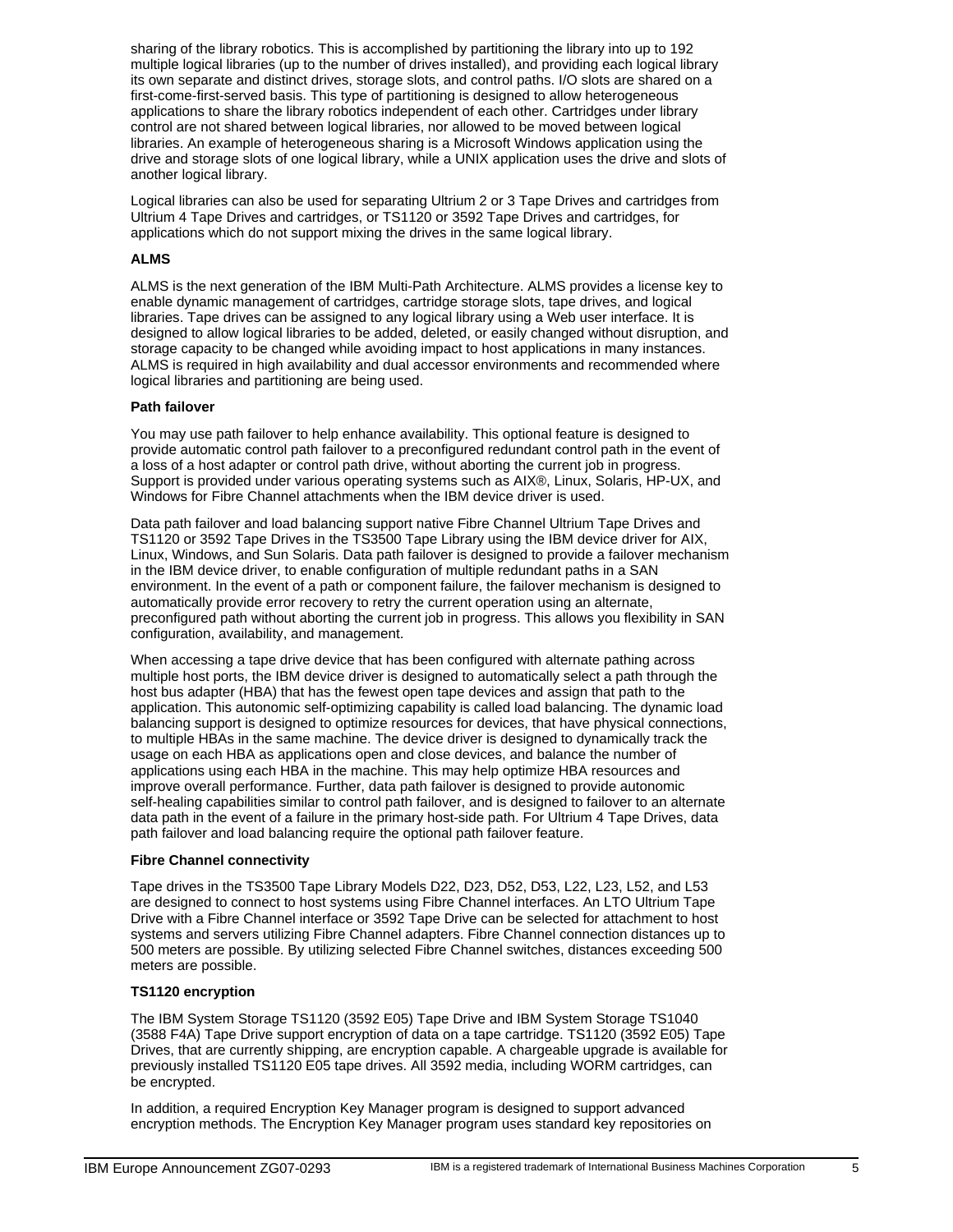supported platforms. This software is required on a supported server and interface with the tape drive to support encryption in a System or Library Managed Encryption implementation.

Encryption is available for System z and open systems environments. Three different methods of encryption are supported.

**Application Managed:** The TS1120 Tape Drive supports Application Managed Encryption for open systems environments such as AIX, Linux, Solaris and Windows. The application controls the encryption process, and generates, and provides keys to the TS1120 tape drive. Tivoli® Storage Manager has been enhanced to support this capability.

**Library Managed:** Encryption by volume and drive policy is supported in open system environments. The user sets up and controls the encryption through the library interface. The Encryption Key Manager program is required for this support.

**System Managed:** With System Managed Encryption, the encryption policy is passed between the server and the drives. This is the only vehicle for z/OS® environments and requires the Encryption Key Manager program. DFSMS supports the Encryption Key Manager component. System Managed Encryption is also available for AIX and Solaris on open systems. This support requires a new tape device driver, as well as the Encryption Key Manager program.

The TS1120 Tape Drive may be installed and is supported in the IBM TS3500 Tape Library Models L23, D23, L22, and D22. Support for the TS1120 encryption function requires a minimum level of microcode firmware and it is your responsibility to load, configure, and maintain on the TS3500 Tape Library. Feature number 9900 (Encryption Configuration) should be ordered on the TS3500 Tape Library. You need to download the latest version of library firmware.

#### **TS1040 encryption**

The TS1040 Tape Drive may be installed and is supported in IBM TS3500 Tape Library Models L32, L52, L53, D32, D52, and D53. Support for Application Managed Encryption is standard for TS1040 Tape Drives. Support for the TS1040 System Managed and Library Managed methods requires a license key that is provided with feature number 1604 (Transparent LTO Encryption).

Feature number 1604 may be ordered on Models L32, L52, and L53 libraries, and may be ordered on Models L22 and L23 where LTO D-frames are attached.

Feature number 9900 (Encryption Configuration) should be ordered on the TS3500 Tape Library. You will need to download the latest version of library firmware.

The TS1120 and TS1040 Tape Drive's encryption capability and its subsystem integration support help provide customers with a flexible tape data encryption solution that supports encryption and key management across a variety of environments. It is designed to provide a single point of control for all encryption keys and, most importantly, can help customers protect tape data in a cost effective way.

## **TS1040 Tape Drive Model F4A**

The IBM System Storage TS1040 Tape Drive Model F4A provides integration of IBM LTO Ultrium 4 Tape Drives in the TS3500 Tape Library and offers enhancements in performance, capacity, encryption, and reliability over today's IBM Ultrium 3 Tape Drives. Continuing to build on the success and acceptance of IBM LTO Ultrium Tape technology, the TS1040 Tape Drive incorporates the new Linear Tape-Open (LTO) IBM Ultrium 4 Tape Drive, which enhances tape drive throughput data rate performance over the IBM LTO generation 3 Tape Drive (Ultrium 3), from 80 MB/sec native data transfer rate to 120 MB/sec. In addition, with the use of the new IBM LTO Ultrium 800 GB Data Cartridge, the 3588 Model F4A doubles the tape cartridge capacity to up to 800 GB native physical capacity (1,600 GB with 2:1 compression). IBM Ultrium 4 Tape Drives can read and write LTO Ultrium 3 Data Cartridges and read LTO Ultrium 2 Data Cartridges. The TS1040 Model F4A comes with a single port 4-Gbps native Fibre Channel interface, for connection to a wide spectrum of open system servers.

The new Fibre Channel TS1040 Tape Drives and LTO Ultrium 4 data cartridges are supported in newly purchased TS3500 Model L53 and D53 frames, and installed 3584 Models L52, L32, D52, and D32 frames with the same capabilities provided for hot-swap Ultrium 4 drives today. In addition, the Ultrium 4 Tape Drive is designed to provide:

- Ability to configure Ultrium 2, Ultrium 3, and Ultrium 4 tape drives in the same frame and same logical library
- Ability to distinguish between Ultrium 2, Ultrium 3, and Ultrium 4 Tape Drives on all user interfaces (using inquiry data), on the front of the drive, and at the rear of the drive canister
- Ability to maintain the Ultrium 4 drive serial number during a FRU replacement in the same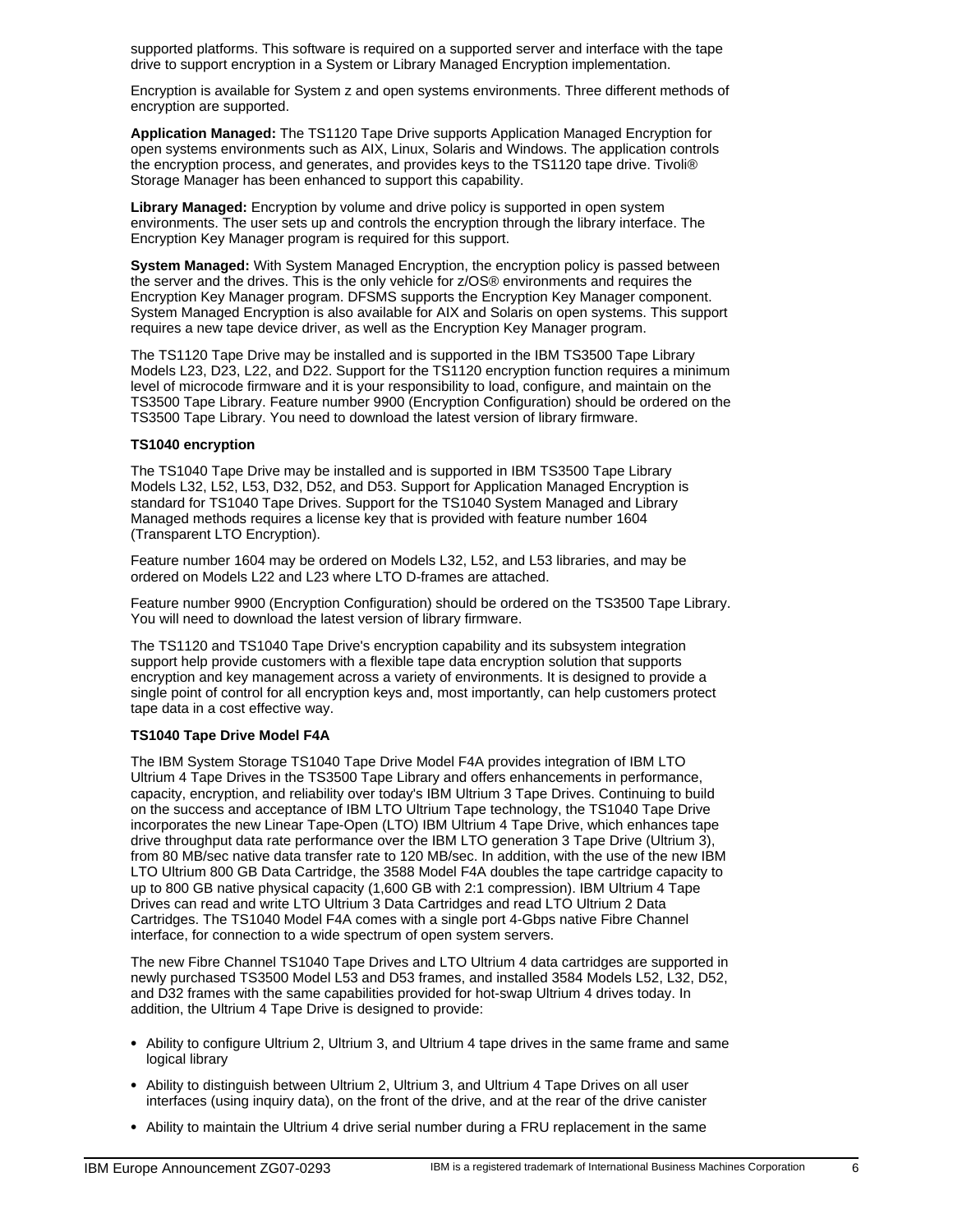manner that the TS1120 or 3592 drive serial number is maintained

- Data security through encryption capability
- A larger 256 MB internal drive buffer
- 8 KB cartridge memory with Ultrium 4 media
- Customer centric Statistical Analysis Reporting System (ccSARS)
- More highly integrated electronics using IBM-engineered copper technology

For details on the TS1040 Model F4A Tape Drive, refer to Hardware Announcement [ZG07-0294](http://www.ibm.com/common/ssi/fcgi-bin/ssialias?infotype=AN&subtype=CA&htmlfid=877/ENUSZG07-0294&appname=USN), dated April 24, 2007.

## **IBM LTO Ultrium 800 GB Data Cartridge**

The tape cartridge capacity of the IBM LTO Ultrium 800 GB Data Cartridge has doubled over the IBM LTO Ultrium 400 GB Data Cartridge to 800 GB native physical capacity (1,600 GB with 2:1 compression). IBM Ultrium 4 Tape Drives can read and write Ultrium 3 (400 GB) data cartridges and read Ultrium 2 (200 GB) data cartridges. Ultrium 2, Ultrium 3, and Ultrium 4 data cartridges can be resident in the same 3584 Tape Library frame.

The 800 GB physical capacity is designed to help reduce solution costs and improve space utilization. Up to 120 MB/sec native throughput on Ultrium 4 tape drives helps reduce backup windows and speed data recovery. The proven durability of the cartridge helps reduce worry. 8 KB Cartridge Memory (LTO-CM) can help enable fast, simultaneous transfer of cartridge-dependent data with IBM Ultrium 4 Tape Drives during media load and unload cycles.

The IBM LTO Ultrium 800 GB Data Cartridge is a cost-effective media offering that increases cartridge capacity over the IBM LTO Ultrium 400 GB Data Cartridge and can help reduce the amount of equipment, space, and human intervention required for daily tape operations. In addition, reducing the number of cartridges needed for backup and restore operations can help lower operational costs throughout the enterprise. The new blue-gray cartridge color helps distinguish it from previous generations of IBM LTO media.

#### **LTO WORM media support**

The IBM 3589 Ultrium 800 GB WORM Tape Cartridges are designed for applications such as archiving and data retention as well as those applications requiring an audit trail. These cartridges work with the LTO Ultrium 4 Tape Drive to help prevent the alteration or deletion of user data. IBM Ultrium 800 GB WORM Data Cartridges can be ordered as unique 3589 models and have the following features:

- Pre-labeling, with the ability to specify a starting volume serial and color coding.
- Packaging in individual jewel cases or in bulk.
- Cartridge memory, built into every cartridge, which helps to enhance functionality and media reliability by storing access history and media performance information for use by the tape drive every time the cartridge is accessed.
- Half-inch particle tape with a 800 GB WORM native capacity in a single cartridge.

## **TS1120 Tape Drive**

The TS1120 Model E05 Tape Drive has a native data rate of up to 100 MB/sec. With the use of the IBM Enterprise Tape Cartridge 3592 Extended-JB, it provides a native cartridge physical capacity of up to 700 GB (2.1 TB with 3:1 compression). It uses an optimal dynamic compression method called byte-level compression scheme swapping, which is designed to achieve maximum data compression, and unlike other tape drive compression methods, it is designed to prevent data expansion. The TS1120 Model E05 Tape Drive is designed for automation and uses a tape cartridge with a form factor similar to the 3590 and 3480 tape cartridges. The TS1120 Tape Drives and cartridges are supported in the TS3500 Tape Library Model L23 or D23 frames and in installed 3584 Tape Library Model L22 or D22 frames.

The TS1120 Model E05 Tape Drive has dual-ported 4-Gbps native switched fabric Fibre Channel interfaces. This offers attachment flexibility in an open systems environment. The drives can be directly attached to open systems servers with Fibre Channel attachments. The TS1120 Model E05 uses Statistical Analysis Reporting System (SARS) to assist in isolating failures between media and hardware. It is designed to use the cartridge performance history saved in the cartridge and drive performance history, kept in the drive, to determine the more likely cause of failure. It is designed to cause the drive to mark the media as degraded, and to indicate that the hardware has degraded.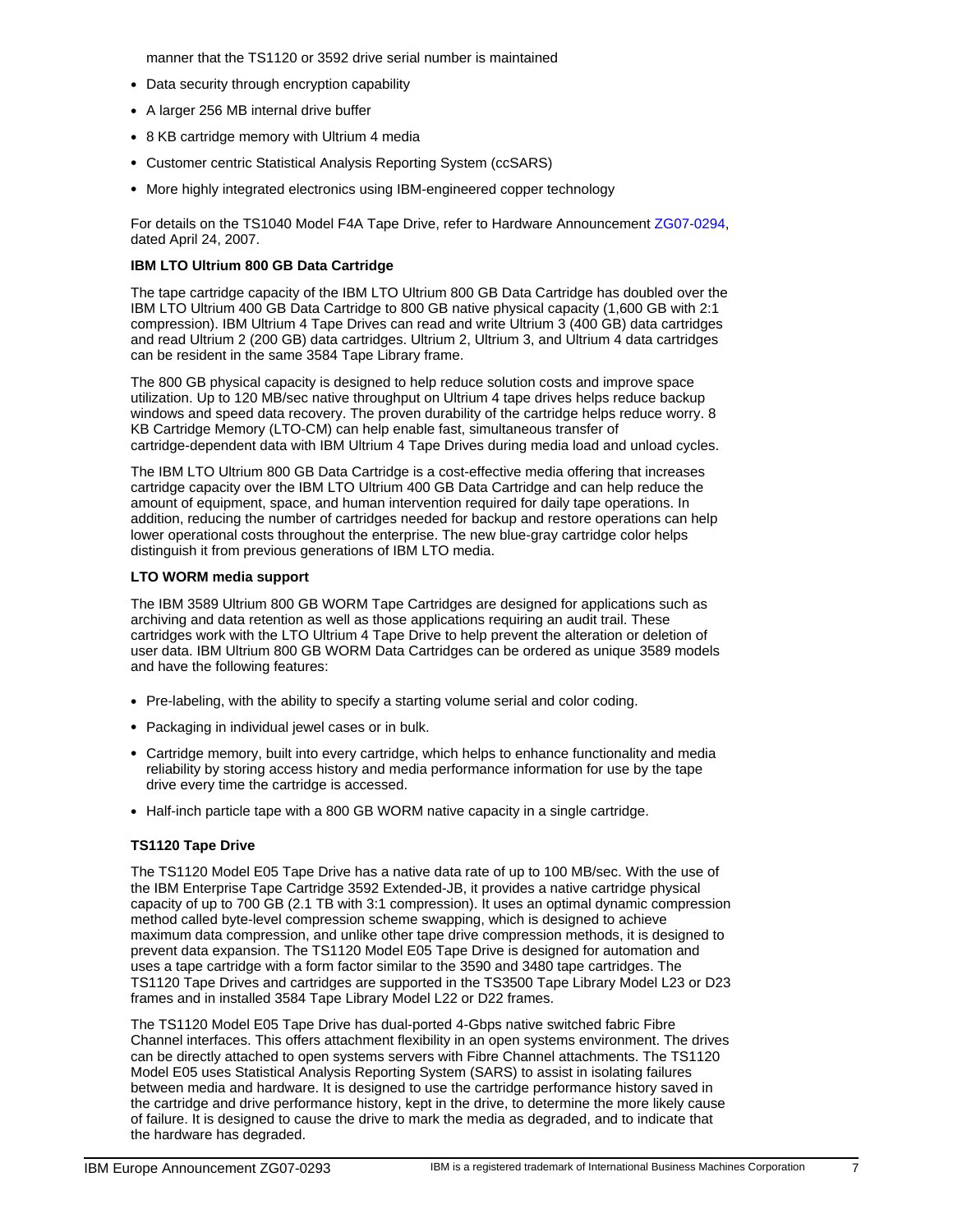The TS1120 Model E05 is designed to support capacity scaling of JB tape cartridges to 120 GB. Capacity scaling is designed to allow the utilized length of tape to be logically shortened, helping improve data access times, in trade off for reduced capacity. The tapes can subsequently be scaled back to full capacity, as needed. Multiple scale settings are supported on the Model E05 Tape Drive including a 120 GB, JB cartridge.

The TS1120 E05 Tape Drive allows an application to issue a command to scale the IBM TotalStorage® Tape Data Cartridge 3592 to 120 GB. You can order cartridges pre-scaled for 100 GB physical capacity order with the 3599 Models E11, E21, 011, and 021. These pre-scaled cartridges can be ordered (and labeled) for a specific VOLSER range. This allows capacity scaling to be exploited by an application that permits media pools to be defined by VOLSER range. For information on which Independent Software Vendors (ISV) support capacity scaling by command or with the pre-scaled cartridges, refer to the TS1120 or 3592 ISV Web site that can be accessed at

#### http://www.ibm.com/storage/tape

Refer to the TS1120 Model E05 Sales Manual for more information.

## **3592 Tape Cartridge**

The TS120 Model E05 uses the IBM Tape Cartridge 3592 Extended Data (JB) or the IBM Enterprise Tape Cartridge 3592 (JA), which contain an advanced metal particle tape specifically optimized for the enterprise tape environment and provides a native physical cartridge capacity of up to 700 GB (2.1 TB with 3:1 compression) or 500 GB (1.5 TB with 3:1 compression).

The higher capacity tape cartridges are designed for applications such as archiving and data retention, as well as those applications requiring security or an audit trail. These cartridges work with the IBM System Storage TS1120 Tape Drive to help prevent the unauthorized access, alteration, or deletion of user data and are supported by the encryption capability in the TS1120 Model E05 Tape Drive and its associated Encryption Key Manager component.

Write-once, read-many (WORM) versions of the cartridges are also available in 700 GB (JX media), 500 GB (JW media), or 100 GB capacities. Economy cartridges, with a native physical capacity of up to 100 GB (300 GB with 3:1 compression), are also available.

#### **TS1120 Tape Controller**

The **IBM System Storage TS1120 Tape Controller Model C06** is designed to provide better performance and improved reliability for S/390® and IBM System z customers. The TS1120 Tape Controller, 3592 Model C06, has up to four 4-Gbps FICON™ attachments, twice the FICON bandwidth connectivity of the IBM TotalStorage Enterprise Tape Controller 3592 Model J70. The TS1120 Tape Controller also has up to eight ESCON® attachments, or an intermix of ESCON and FICON attachments. Up to 16 of the TS1120 or IBM 3592 Tape Drives can be attached to a single TS1120 Tape Controller.

To control TS1120 or 3592 Tape Drives in a TS3500 Tape Library, the TS1120 Tape Controller must be installed in a 3953 Model F05 frame, which is external to the TS3500 Tape Library and may be installed away from the TS3500 Tape Library frames. For additional information on the TS1120 Tape Controller Model C06, refer to Hardware Announcement [ZG06-0387](http://www.ibm.com/common/ssi/fcgi-bin/ssialias?infotype=AN&subtype=CA&htmlfid=877/ENUSZG06-0387&appname=USN), dated May 9, 2006. For additional information on the 3953 Tape Frame Model F05, refer to Hardware Announcement [ZG05-0327,](http://www.ibm.com/common/ssi/fcgi-bin/ssialias?infotype=AN&subtype=CA&htmlfid=877/ENUSZG05-0327&appname=USN) dated May 10, 2005.

## <span id="page-7-0"></span>**Product positioning**

As you compare competitive tape solutions, consider:

- Library scalability: 1 to 16 frames, 1 to 192 tape drives, 58 to 6,887 cartridge slots
- Capacity, performance, and library management requirements
- Data integrity and encryption, reliability, and availability
- Storage usage and application requirements
- Affordability
- Loyalty to legacy or existing tape formats, including LTO and 3592 drive technology
- Server attachment and operating system support

The TS3500 Tape Library is designed to address these requirements and can constitute a